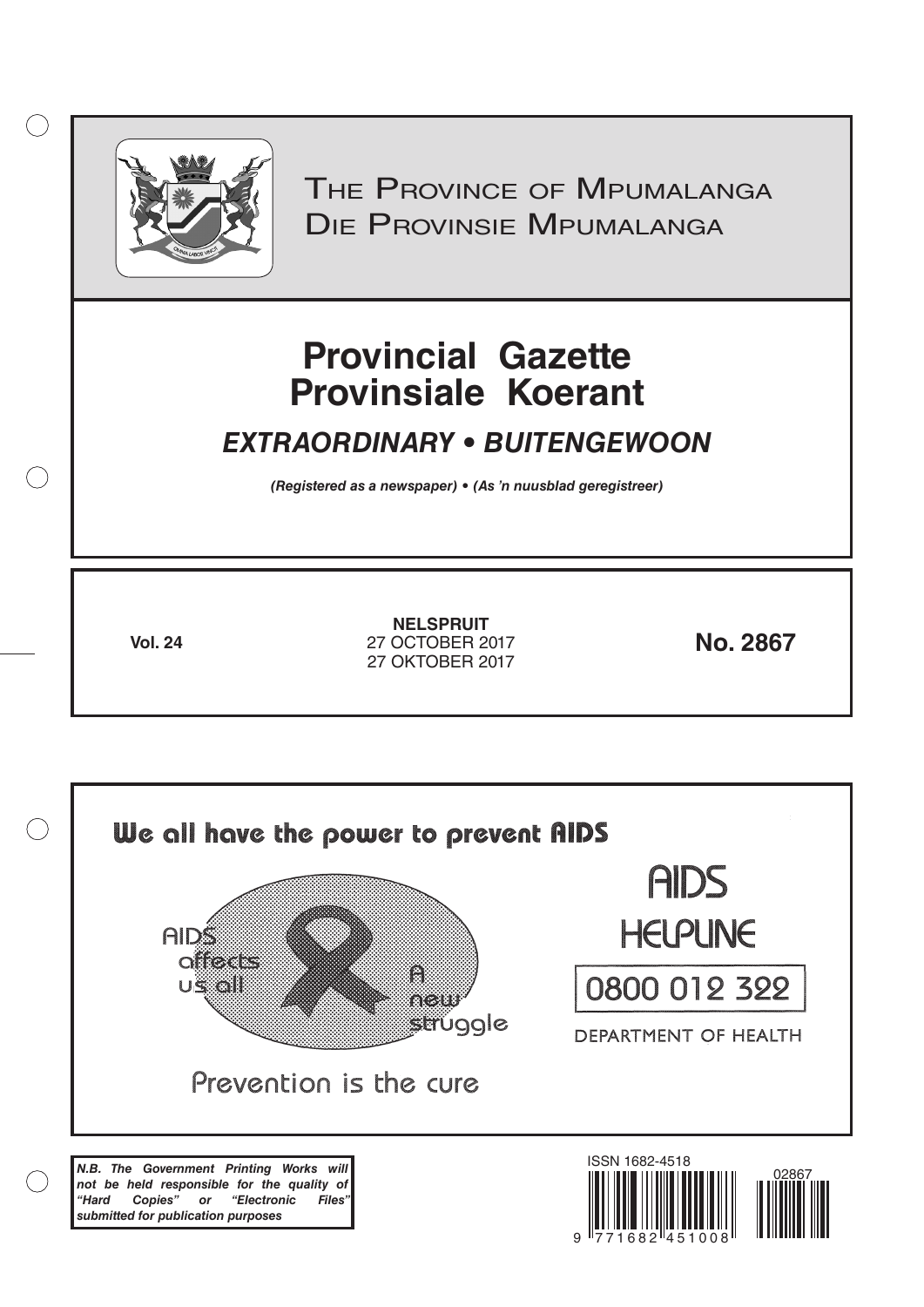## **IMPORTANT NOTICE:**

**The GovernmenT PrinTinG Works Will noT be held resPonsible for any errors ThaT miGhT occur due To The submission of incomPleTe / incorrecT / illeGible coPy.**

**no fuTure queries Will be handled in connecTion WiTh The above.**

## **CONTENTS**

*No No*

# *Page*

#### **GENERAL NOTICE**

|     | Mpumalanga Liquor Licensing Act, 2006 (Act No. 5 of 2006) : Notice of applications for liquor licences in terms of section 35 10 |    |
|-----|----------------------------------------------------------------------------------------------------------------------------------|----|
|     |                                                                                                                                  |    |
|     |                                                                                                                                  |    |
|     |                                                                                                                                  | 13 |
| 120 | Mpumalanga Liquor Licensing Act, 2006 (Act No. 5 of 2006) : Notice of applications for transfer of liquor licences in terms of   | 15 |
|     |                                                                                                                                  | 15 |
|     |                                                                                                                                  | 16 |

# **LIST OF TARIFF RATES** FOR PUBLICATION OF LIQUOR NOTICES

**COMMENCEMENT: 1 APRIL 2016**

| <b>Pricing for Fixed Price Notices</b>                     |                      |  |  |  |
|------------------------------------------------------------|----------------------|--|--|--|
| <b>Notice Type</b>                                         | <b>New Price (R)</b> |  |  |  |
| Application for Liquor Licence - National                  | 150.00               |  |  |  |
| Application for Transfer of Liquor License - National      | 150.00               |  |  |  |
| Application for Liquor Licence - Gauteng                   | 150.00               |  |  |  |
| Application for Liquor Licence - Mpumalanga                | 150.00               |  |  |  |
| Application for Transfer of Liquor License - Mpumalanga    | 150.00               |  |  |  |
| Application for Liquor Licence - Northern Cape             | 150.00               |  |  |  |
| Application for Transfer of Liquor License - Northern Cape | 150.00               |  |  |  |

This gazette is also available free online at **www.gpwonline.co.za**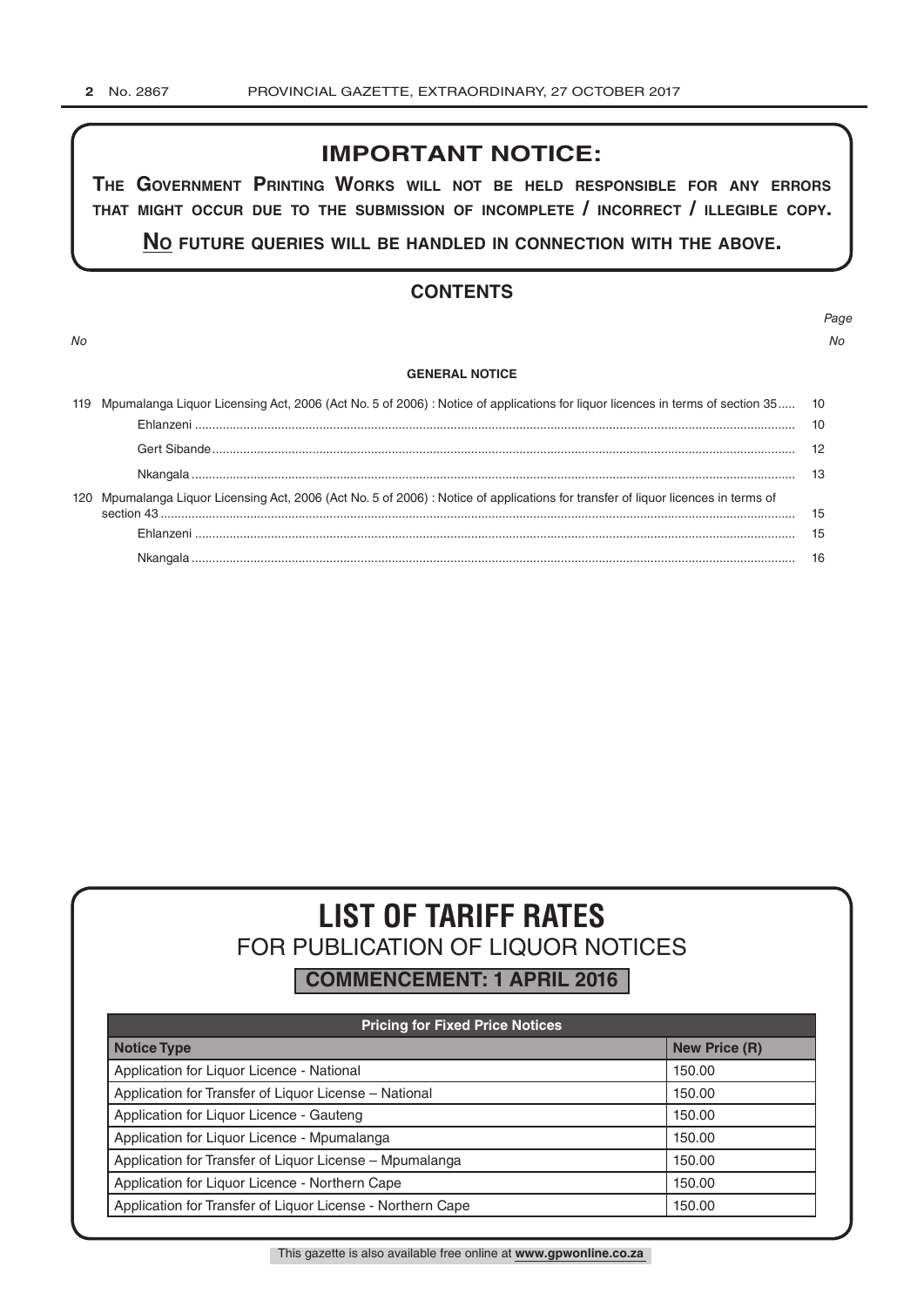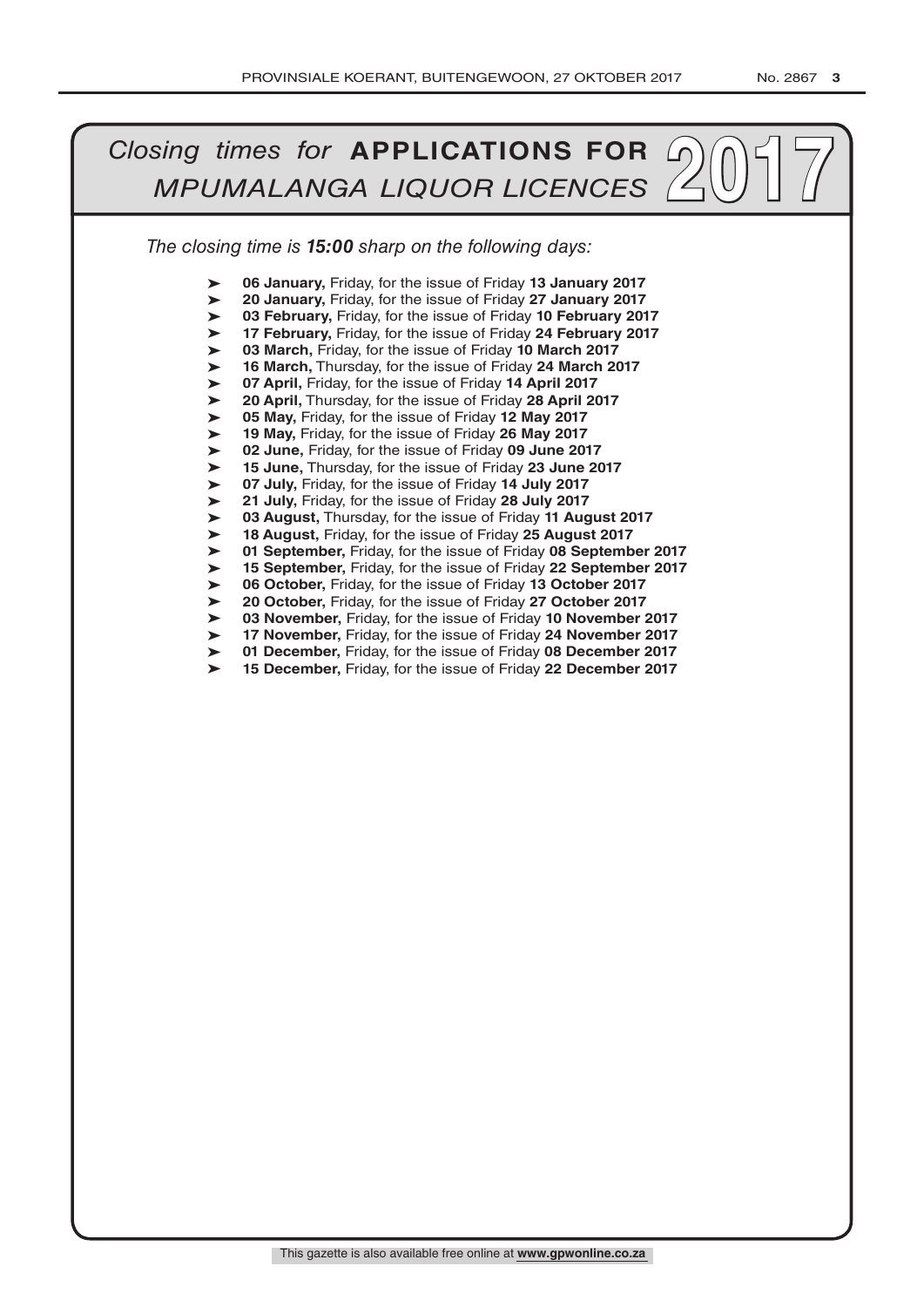The **Government Printing Works** (**GPW**) has established rules for submitting notices in line with its electronic notice processing system, which requires the use of electronic *Adobe* Forms. Please ensure that you adhere to these guidelines when completing and submitting your notice submission.

## **Closing Times for ACCepTAnCe of noTiCes**

- 1. The *Government Gazette* and *Government Tender Bulletin* are weekly publications that are published on Fridays and the closing time for the acceptance of notices is strictly applied according to the scheduled time for each gazette.
- 2. Please refer to the Submission Notice Deadline schedule in the table below. This schedule is also published online on the Government Printing works website www.gpwonline.co.za

All re-submissions will be subject to the standard cut-off times. **All notices received after the closing time will be rejected**.

| <b>Government Gazette Type</b>                   | <b>Publication</b><br><b>Frequency</b> | <b>Publication Date</b>                              | <b>Submission Deadline</b>                              | <b>Cancellations Deadline</b>                   |
|--------------------------------------------------|----------------------------------------|------------------------------------------------------|---------------------------------------------------------|-------------------------------------------------|
| <b>National Gazette</b>                          | Weekly                                 | Friday                                               | Friday 15h00 for next Friday                            | Tuesday, 15h00 - 3 days<br>prior to publication |
| <b>Regulation Gazette</b>                        | Weekly                                 | Friday                                               | Friday 15h00, to be published<br>the following Friday   | Tuesday, 15h00 - 3 days<br>prior to publication |
| <b>Petrol Price Gazette</b>                      | As required                            | First Wednesday of<br>the month                      | One week before publication                             | 3 days prior to<br>publication                  |
| <b>Road Carrier Permits</b>                      | Weekly                                 | Friday                                               | Thursday 15h00, to be<br>published the following Friday | 3 days prior to<br>publication                  |
| Unclaimed Monies (justice,<br>labour or lawyers) | January / As<br>required<br>2 per year | Any                                                  | 15 January / As required                                | 3 days prior to<br>publication                  |
| Parliament (acts, white paper,<br>green paper)   | As required                            | Any                                                  |                                                         | 3 days prior to<br>publication                  |
| <b>Manuals</b>                                   | As required                            | Any                                                  | None                                                    | <b>None</b>                                     |
| <b>State of Budget</b><br>(National Treasury)    | <b>Monthly</b>                         | Any                                                  | 7 days prior to publication                             | 3 days prior to<br>publication                  |
| Legal Gazettes A, B and C                        | Weekly                                 | Friday                                               | One week before publication                             | Tuesday, 15h00 - 3 days<br>prior to publication |
| <b>Tender Bulletin</b>                           | Weekly                                 | Friday                                               | Friday 15h00 for next Friday                            | Tuesday, 15h00 - 3 days<br>prior to publication |
| Gauteng                                          | Weekly                                 | Wednesday                                            | Two weeks before publication                            | 3 days after submission<br>deadline             |
| Eastern Cape                                     | Weekly                                 | Monday                                               | One week before publication                             | 3 days prior to<br>publication                  |
| Northern Cape                                    | Weekly                                 | Monday                                               | One week before publication                             | 3 days prior to<br>publication                  |
| <b>North West</b>                                | Weekly                                 | Tuesday                                              | One week before publication                             | 3 days prior to<br>publication                  |
| KwaZulu-Natal                                    | Weekly                                 | Thursday                                             | One week before publication                             | 3 days prior to<br>publication                  |
| Limpopo                                          | Weekly                                 | Friday                                               | One week before publication                             | 3 days prior to<br>publication                  |
| Mpumalanga                                       | Weekly                                 | Friday                                               | One week before publication                             | 3 days prior to<br>publication                  |
| <b>Gauteng Liquor License</b><br>Gazette         | Monthly                                | Wednesday before<br>the First Friday of the<br>month | Two weeks before publication                            | 3 days after submission<br>deadline             |
| Northern Cape Liquor License<br>Gazette          | Monthly                                | First Friday of the<br>month                         | Two weeks before publication                            | 3 days after submission<br>deadline             |
| National Liquor License Gazette                  | Monthly                                | First Friday of the<br>month                         | Two weeks before publication                            | 3 days after submission<br>deadline             |
| Mpumalanga Liquor License<br>Gazette             | 2 per month                            | Second & Fourth<br>Friday                            | One week before                                         | 3 days prior to<br>publication                  |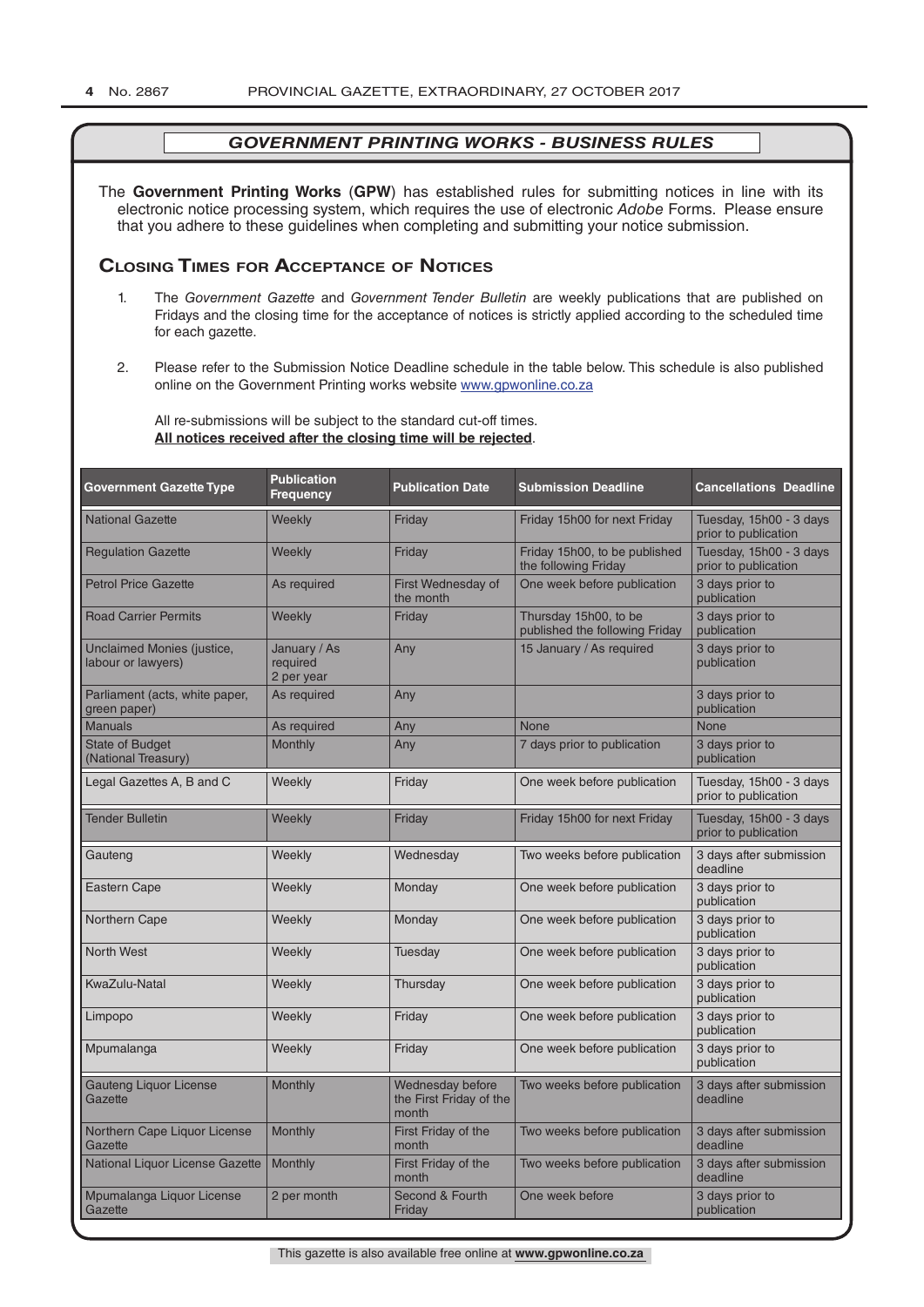## **exTrAordinAry gAzeTTes**

3. *Extraordinary Gazettes* can have only one publication date. If multiple publications of an *Extraordinary Gazette* are required, a separate Z95/Z95Prov *Adobe* Forms for each publication date must be submitted.

## **NOTICE SUBMISSION PROCESS**

- 4. Download the latest *Adobe* form, for the relevant notice to be placed, from the **Government Printing Works** website www.gpwonline.co.za.
- 5. The *Adobe* form needs to be completed electronically using *Adobe Acrobat* / *Acrobat Reader*. Only electronically completed *Adobe* forms will be accepted. No printed, handwritten and/or scanned *Adobe* forms will be accepted.
- 6. The completed electronic *Adobe* form has to be submitted via email to submit.egazette@gpw.gov.za. The form needs to be submitted in its original electronic *Adobe* format to enable the system to extract the completed information from the form for placement in the publication.
- 7. Every notice submitted **must** be accompanied by an official **GPW** quotation. This must be obtained from the *eGazette* Contact Centre.
- 8. Each notice submission should be sent as a single email. The email **must** contain **all documentation relating to a particular notice submission**.
	- 8.1. Each of the following documents must be attached to the email as a separate attachment:
		- 8.1.1. An electronically completed *Adobe* form, specific to the type of notice that is to be placed.
			- 8.1.1.1. For National *Government Gazette* or *Provincial Gazette* notices, the notices must be accompanied by an electronic Z95 or Z95Prov *Adobe* form
			- 8.1.1.2. The notice content (body copy) **MUST** be a separate attachment.
		- 8.1.2. A copy of the official **Government Printing Works** quotation you received for your notice . *(Please see Quotation section below for further details)*
		- 8.1.3. A valid and legible Proof of Payment / Purchase Order: **Government Printing Works** account customer must include a copy of their Purchase Order*.* **Non**-**Government Printing Works** account customer needs to submit the proof of payment for the notice
		- 8.1.4. Where separate notice content is applicable (Z95, Z95 Prov and TForm 3, it should **also** be attached as a separate attachment. *(Please see the Copy Section below, for the specifications)*.
		- 8.1.5. Any additional notice information if applicable.
- 9. The electronic *Adobe* form will be taken as the primary source for the notice information to be published. Instructions that are on the email body or covering letter that contradicts the notice form content will not be considered. The information submitted on the electronic *Adobe* form will be published as-is.
- 10. To avoid duplicated publication of the same notice and double billing, Please submit your notice **ONLY ONCE.**
- 11. Notices brought to **GPW** by "walk-in" customers on electronic media can only be submitted in *Adobe* electronic form format. All "walk-in" customers with notices that are not on electronic *Adobe* forms will be routed to the Contact Centre where they will be assisted to complete the forms in the required format.
- 12. Should a customer submit a bulk submission of hard copy notices delivered by a messenger on behalf of any organisation e.g. newspaper publisher, the messenger will be referred back to the sender as the submission does not adhere to the submission rules.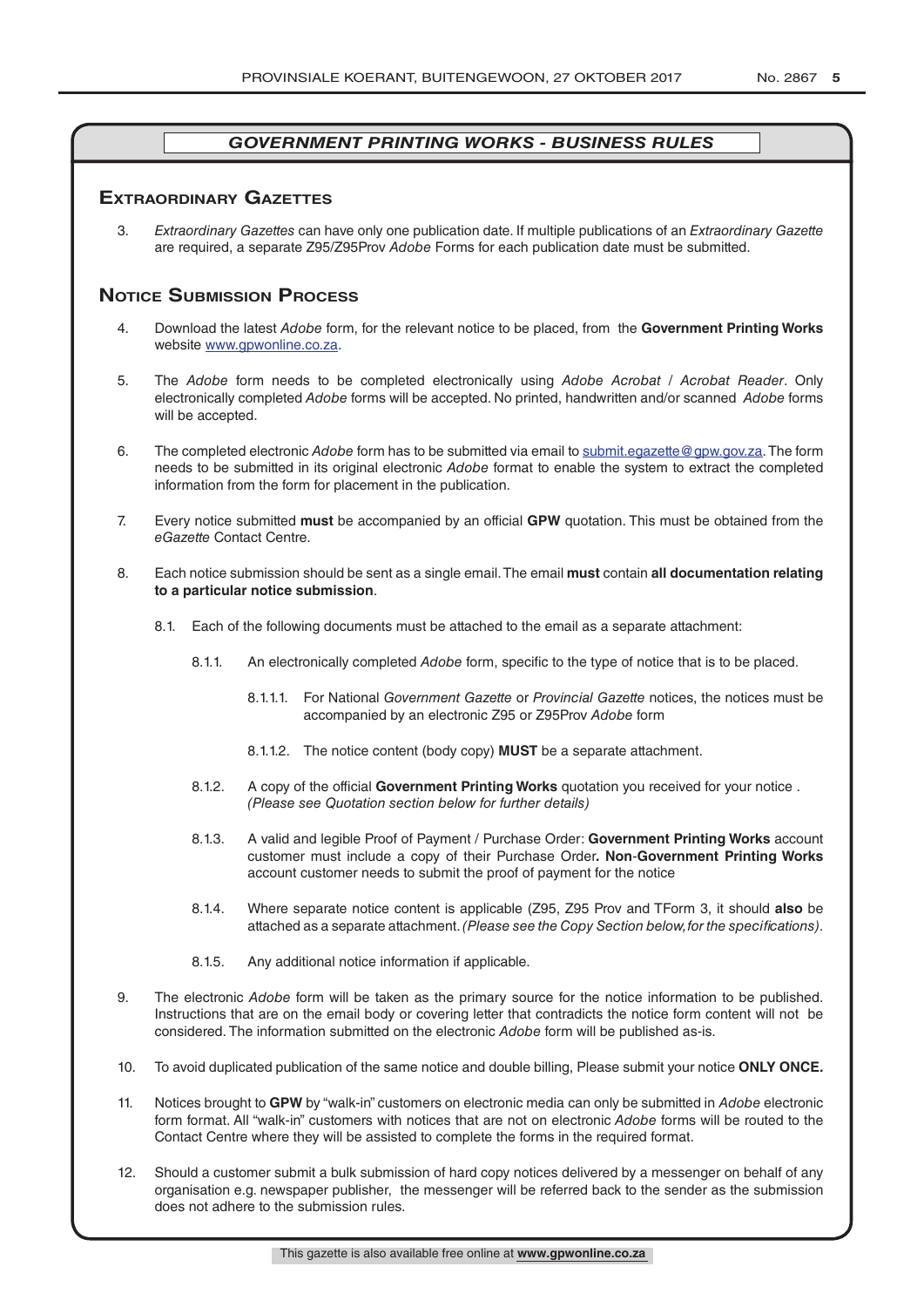## **QuoTATions**

- 13. Quotations are valid until the next tariff change.
	- 13.1. *Take note:* **GPW**'s annual tariff increase takes place on *1 April* therefore any quotations issued, accepted and submitted for publication up to *31 March* will keep the old tariff. For notices to be published from 1 April, a quotation must be obtained from **GPW** with the new tariffs. Where a tariff increase is implemented during the year, **GPW** endeavours to provide customers with 30 days' notice of such changes.
- 14. Each quotation has a unique number.
- 15. Form Content notices must be emailed to the *eGazette* Contact Centre for a quotation.
	- 15.1. The *Adobe* form supplied is uploaded by the Contact Centre Agent and the system automatically calculates the cost of your notice based on the layout/format of the content supplied.
	- 15.2. It is critical that these *Adobe* Forms are completed correctly and adhere to the guidelines as stipulated by **GPW**.

#### 16. **APPLICABLE ONLY TO GPW ACCOUNT HOLDERS**:

- 16.1. **GPW** Account Customers must provide a valid **GPW** account number to obtain a quotation.
- 16.2. Accounts for **GPW** account customers **must** be active with sufficient credit to transact with **GPW** to submit notices.
	- 16.2.1. If you are unsure about or need to resolve the status of your account, please contact the **GPW** Finance Department prior to submitting your notices. (If the account status is not resolved prior to submission of your notice, the notice will be failed during the process).

## 17. **APPLICABLE ONLY TO CASH CUSTOMERS:**

- 17.1. Cash customers doing **bulk payments** must use a **single email address** in order to use the **same proof of payment** for submitting multiple notices.
- 18. The responsibility lies with you, the customer, to ensure that the payment made for your notice(s) to be published is sufficient to cover the cost of the notice(s).
- 19. Each quotation will be associated with one proof of payment / purchase order / cash receipt.

#### 19.1. This means that **the quotation number can only be used once to make a payment.**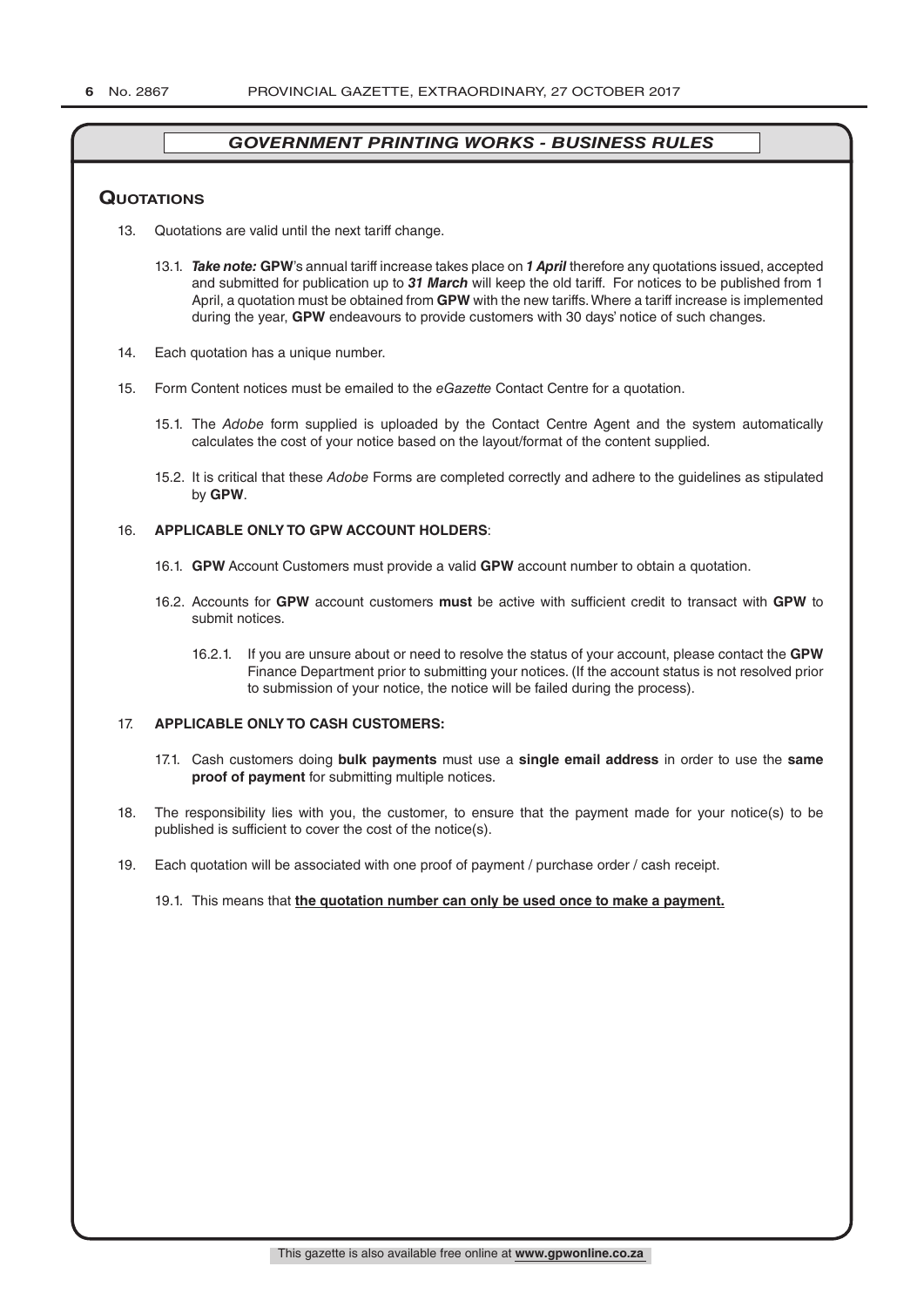## **COPY (SEPARATE NOTICE CONTENT DOCUMENT)**

- 20. Where the copy is part of a separate attachment document for Z95, Z95Prov and TForm03
	- 20.1. Copy of notices must be supplied in a separate document and may not constitute part of any covering letter, purchase order, proof of payment or other attached documents.

The content document should contain only one notice. (You may include the different translations of the same notice in the same document).

20.2. The notice should be set on an A4 page, with margins and fonts set as follows:

Page size  $=$  A4 Portrait with page margins: Top  $=$  40mm, LH/RH  $=$  16mm, Bottom  $=$  40mm; Use font size: Arial or Helvetica 10pt with 11pt line spacing;

Page size = A4 Landscape with page margins: Top = 16mm, LH/RH = 40mm, Bottom = 16mm; Use font size: Arial or Helvetica 10pt with 11pt line spacing;

## **CAnCellATions**

- 21. Cancellation of notice submissions are accepted by **GPW** according to the deadlines stated in the table above in point 2. Non-compliance to these deadlines will result in your request being failed. Please pay special attention to the different deadlines for each gazette. Please note that any notices cancelled after the cancellation deadline will be published and charged at full cost.
- 22. Requests for cancellation must be sent by the original sender of the notice and must accompanied by the relevant notice reference number (N-) in the email body.

## **AmendmenTs To noTiCes**

23. With effect from 01 October 2015, **GPW** will not longer accept amendments to notices. The cancellation process will need to be followed according to the deadline and a new notice submitted thereafter for the next available publication date.

## **REJECTIONS**

- 24. All notices not meeting the submission rules will be rejected to the customer to be corrected and resubmitted. Assistance will be available through the Contact Centre should help be required when completing the forms. (012-748 6200 or email info.egazette@gpw.gov.za). Reasons for rejections include the following:
	- 24.1. Incorrectly completed forms and notices submitted in the wrong format, will be rejected.
	- 24.2. Any notice submissions not on the correct *Adobe* electronic form, will be rejected.
	- 24.3. Any notice submissions not accompanied by the proof of payment / purchase order will be rejected and the notice will not be processed.
	- 24.4. Any submissions or re-submissions that miss the submission cut-off times will be rejected to the customer. The Notice needs to be re-submitted with a new publication date.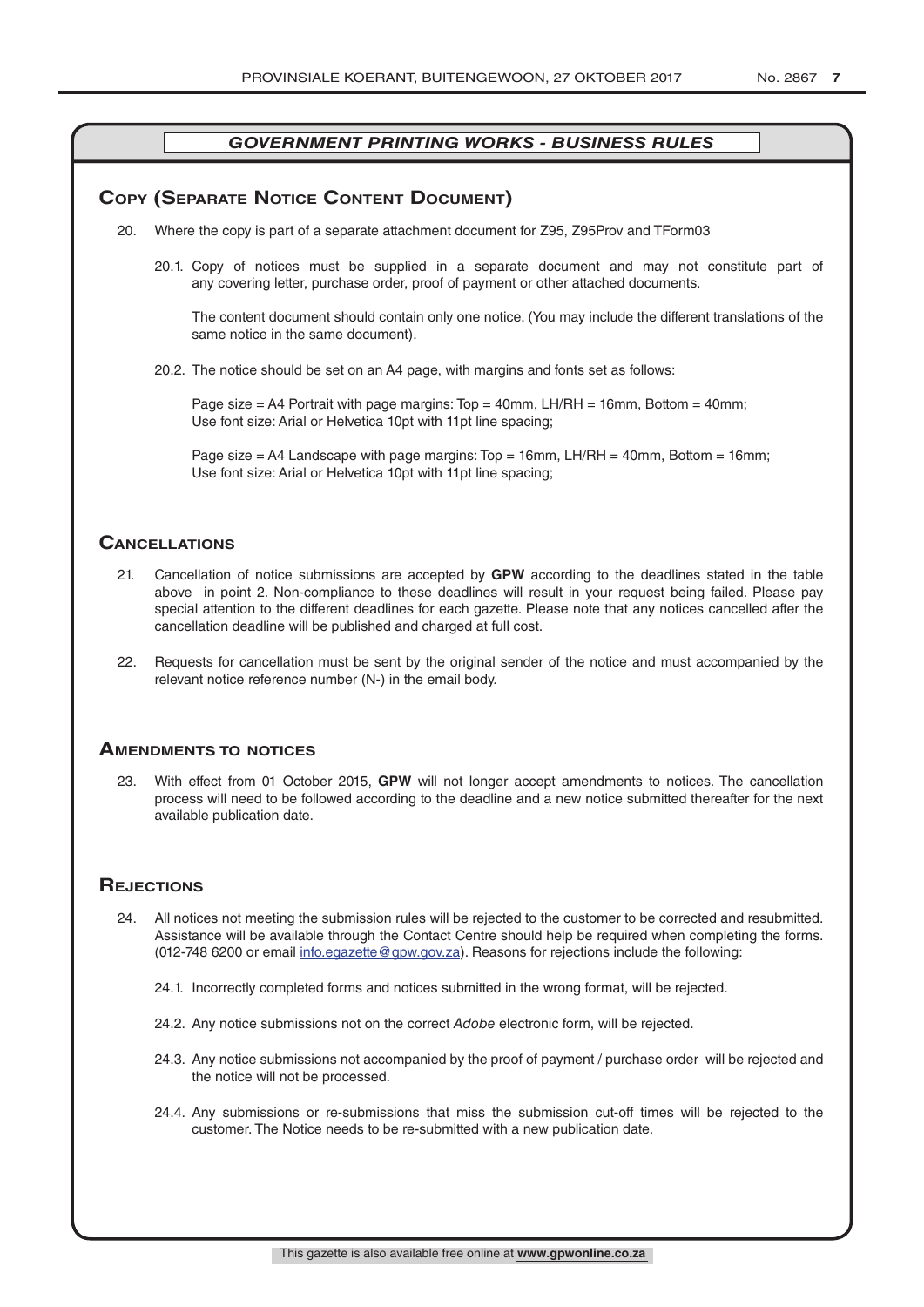#### **ApprovAl of noTiCes**

- 25. Any notices other than legal notices are subject to the approval of the Government Printer, who may refuse acceptance or further publication of any notice.
- 26. No amendments will be accepted in respect to separate notice content that was sent with a Z95 or Z95Prov notice submissions. The copy of notice in layout format (previously known as proof-out) is only provided where requested, for Advertiser to see the notice in final Gazette layout. Should they find that the information submitted was incorrect, they should request for a notice cancellation and resubmit the corrected notice, subject to standard submission deadlines. The cancellation is also subject to the stages in the publishing process, i.e. If cancellation is received when production (printing process) has commenced, then the notice cannot be cancelled.

## **governmenT prinTer indemnified AgAinsT liAbiliTy**

- 27. The Government Printer will assume no liability in respect of—
	- 27.1. any delay in the publication of a notice or publication of such notice on any date other than that stipulated by the advertiser;
	- 27.2. erroneous classification of a notice, or the placement of such notice in any section or under any heading other than the section or heading stipulated by the advertiser;
	- 27.3. any editing, revision, omission, typographical errors or errors resulting from faint or indistinct copy.

## **liAbiliTy of AdverTiser**

28. Advertisers will be held liable for any compensation and costs arising from any action which may be instituted against the Government Printer in consequence of the publication of any notice.

## **CusTomer inQuiries**

Many of our customers request immediate feedback/confirmation of notice placement in the gazette from our Contact Centre once they have submitted their notice – While **GPW** deems it one of their highest priorities and responsibilities to provide customers with this requested feedback and the best service at all times, we are only able to do so once we have started processing your notice submission.

**GPW** has a 2-working day turnaround time for processing notices received according to the business rules and deadline submissions.

Please keep this in mind when making inquiries about your notice submission at the Contact Centre.

- 29. Requests for information, quotations and inquiries must be sent to the Contact Centre ONLY.
- 30. Requests for Quotations (RFQs) should be received by the Contact Centre at least **2 working days** before the submission deadline for that specific publication.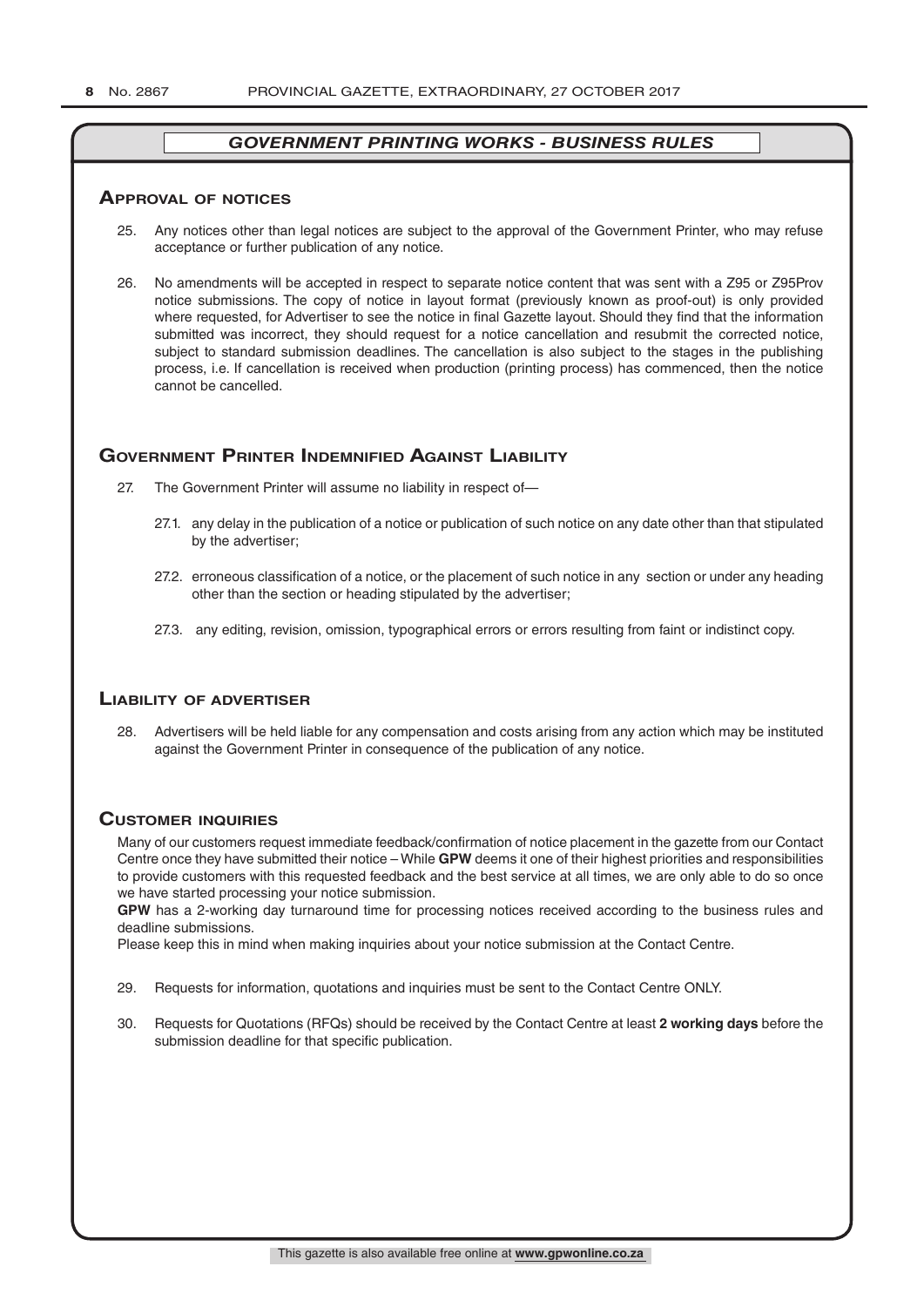## **pAymenT of CosT**

- 31. The Request for Quotation for placement of the notice should be sent to the Gazette Contact Centre as indicated above, prior to submission of notice for advertising.
- 32. Payment should then be made, or Purchase Order prepared based on the received quotation, prior to the submission of the notice for advertising as these documents i.e. proof of payment or Purchase order will be required as part of the notice submission, as indicated earlier.
- 33. Every proof of payment must have a valid **GPW** quotation number as a reference on the proof of payment document.
- 34. Where there is any doubt about the cost of publication of a notice, and in the case of copy, an enquiry, accompanied by the relevant copy, should be addressed to the Gazette Contact Centre, **Government Printing Works**, Private Bag X85, Pretoria, 0001 email: info.egazette@gpw.gov.za before publication.
- 35. Overpayment resulting from miscalculation on the part of the advertiser of the cost of publication of a notice will not be refunded, unless the advertiser furnishes adequate reasons why such miscalculation occurred. In the event of underpayments, the difference will be recovered from the advertiser, and future notice(s) will not be published until such time as the full cost of such publication has been duly paid in cash or electronic funds transfer into the **Government Printing Works** banking account.
- 36. In the event of a notice being cancelled, a refund will be made only if no cost regarding the placing of the notice has been incurred by the **Government Printing Works**.
- 37. The **Government Printing Works** reserves the right to levy an additional charge in cases where notices, the cost of which has been calculated in accordance with the List of Fixed Tariff Rates, are subsequently found to be excessively lengthy or to contain overmuch or complicated tabulation.

## **proof of publiCATion**

- 38. Copies of any of the *Government Gazette* or *Provincial Gazette* can be downloaded from the **Government Printing Works** website www.gpwonline.co.za free of charge, should a proof of publication be required.
- 39. Printed copies may be ordered from the Publications department at the ruling price. The **Government Printing Works** will assume no liability for any failure to post or for any delay in despatching of such *Government Gazette*(s).

## *GOVERNMENT PRINTING WORKS CONTACT INFORMATION*

| <b>Physical Address:</b>         |  |  |  |  |
|----------------------------------|--|--|--|--|
| <b>Government Printing Works</b> |  |  |  |  |
| 149 Bosman Street                |  |  |  |  |
| Pretoria                         |  |  |  |  |

**For Gazette and Notice submissions:** Gazette Submissions: **E-mail:** submit.egazette@gpw.gov.za **For queries and quotations, contact:** Gazette Contact Centre: **E-mail:** info.egazette@gpw.gov.za

**Contact person for subscribers:** Mrs M. Toka: **E-mail:** subscriptions@gpw.gov.za

## **Physical Address: Postal Address: GPW Banking Details:**

Private Bag X85 **Bank:** ABSA Bosman Street 149 Bosman Street Pretoria **Account No.:** 405 7114 016 Pretoria 0001 **Branch Code:** 632-005

**Tel:** 012-748 6200

**Tel:** 012-748-6066 / 6060 / 6058 **Fax:** 012-323-9574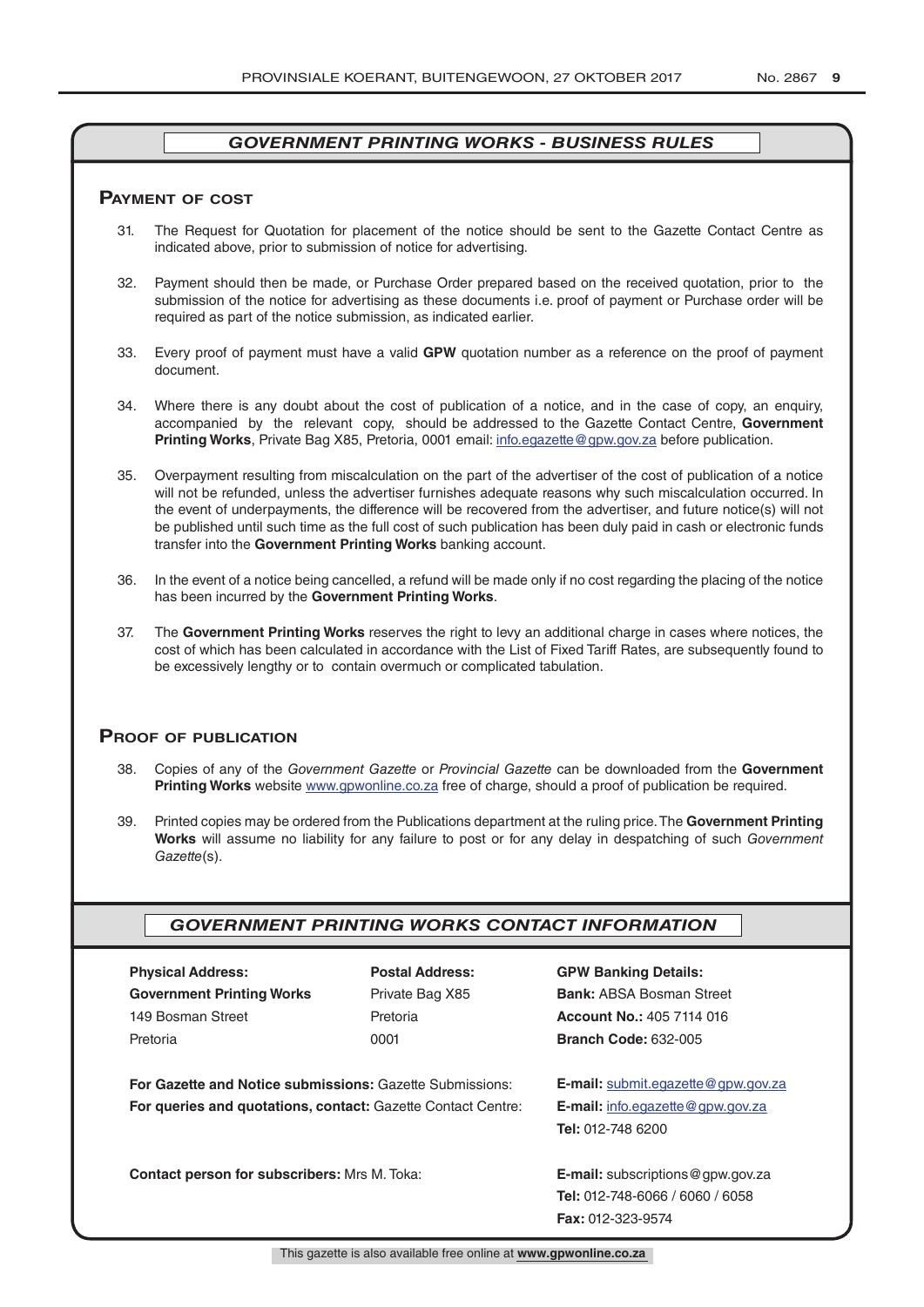#### **Form 2**

## General Notice

## **NOTICE 119 OF 2017**

#### **MPUMALANGA LIQUOR LICENSING ACT, 2006 (Act No. 5 of 2006)**

#### **Notice of applications for liquor licences in terms of section 35**

Notice is hereby given that the applicants specified in the Schedule hereto have given notice of their intention to lodge applications for the grant of new liquor licences to the Secretary, Regional Liquor Licensing Offices in respect of premises situated in the local committee area indicated in the Schedule.

Comments should be made in writing and be addressed to the municipality concerned and a copy to the applicant, to reach the said addresses within thirty (30) days of this application.

Invitation for public comments in applying for a Liquor Licence in terms of section 35(2)(a) of the Mpumalanga Liquor Licensing Act, 2006.

#### **SCHEDULE**

The undermentioned figures used in brackets in the Schedule, have the following meanings:

- (1) = Full name of applicant, ID Number of Applicant.
- (2) = Intended trading name.
- (3) = Notice given on behalf of: self *or* other juristic person/s.
- $(4)$  = Type of licence applied for.
- $(5)$  = Full address and location of the premises
- $(6)$  = Municipality address where comments must be submitted
- $(7)$  = Applicant address where comments must be submitted

## EHLANZENI

## **BUSHBUCKRIDGE LOCAL MUNICIPALITY**

- (1) I, **Lookhere Ubisi,** ID No. 8603046031087, an adult male, hereby invites written public comments concerning the application for a Liquor Licence to the Mpumalanga Liquor Authority.
- (2) To trade under the name Vacca Matta pub.
- (3) I make this application for myself.
- (4) The retail sale of liquor for consumption on the premises where the liquor is sold.
- (5) *Physical address:* stand no 258 , Somerset trust, being an address in the Republic of South Africa and within the boundries of Mpumalanga Province. *Postal address:* p o box 7201, Mkhuhlu 1246.
- (6) bushbukrdige local municipality.
- (7) Office no 10, Mkhuhlu business center . stand no 802 next to Calcutta police station.

#### **NKOMAZI LOCAL MUNICIPALITY**

- (1) I, **KHOZA BHEKUMUZI ALFRED,** ID No. 5906245422087, an adult male, hereby invites written public comments concerning the application for a Liquor Licence to the Mpumalanga Liquor Authority.
- (2) To trade under the name MFULA'S TAVERN.
- (3) I make this application for myself.
- (4) The retail sale of liquor for consumption on and off the premises where the liquor is sold.
- (5) *Physical address:* STAND NO. 598 MJEJANE 1333, being an address in the Republic of South Africa and within the boundries of Mpumalanga Province. *Postal address:* P O BOX 306 MALELANE 1320.
- (6) PRIVATE BAG X101, MALELANE 1320.
- (7) STAND NO. 598 MJEJANE 1333.

## **THABA CHWEU LOCAL MUNICIPALITY**

- (1) I, **Nompumelelo Clementine Ncongwane,** ID No. 9306280394083, an adult female, hereby invites written public comments concerning the application for a Liquor Licence to the Mpumalanga Liquor Authority.
- (2) To trade under the name Mpumi's Magobeni Tavern.
- (3) I make this application for myself.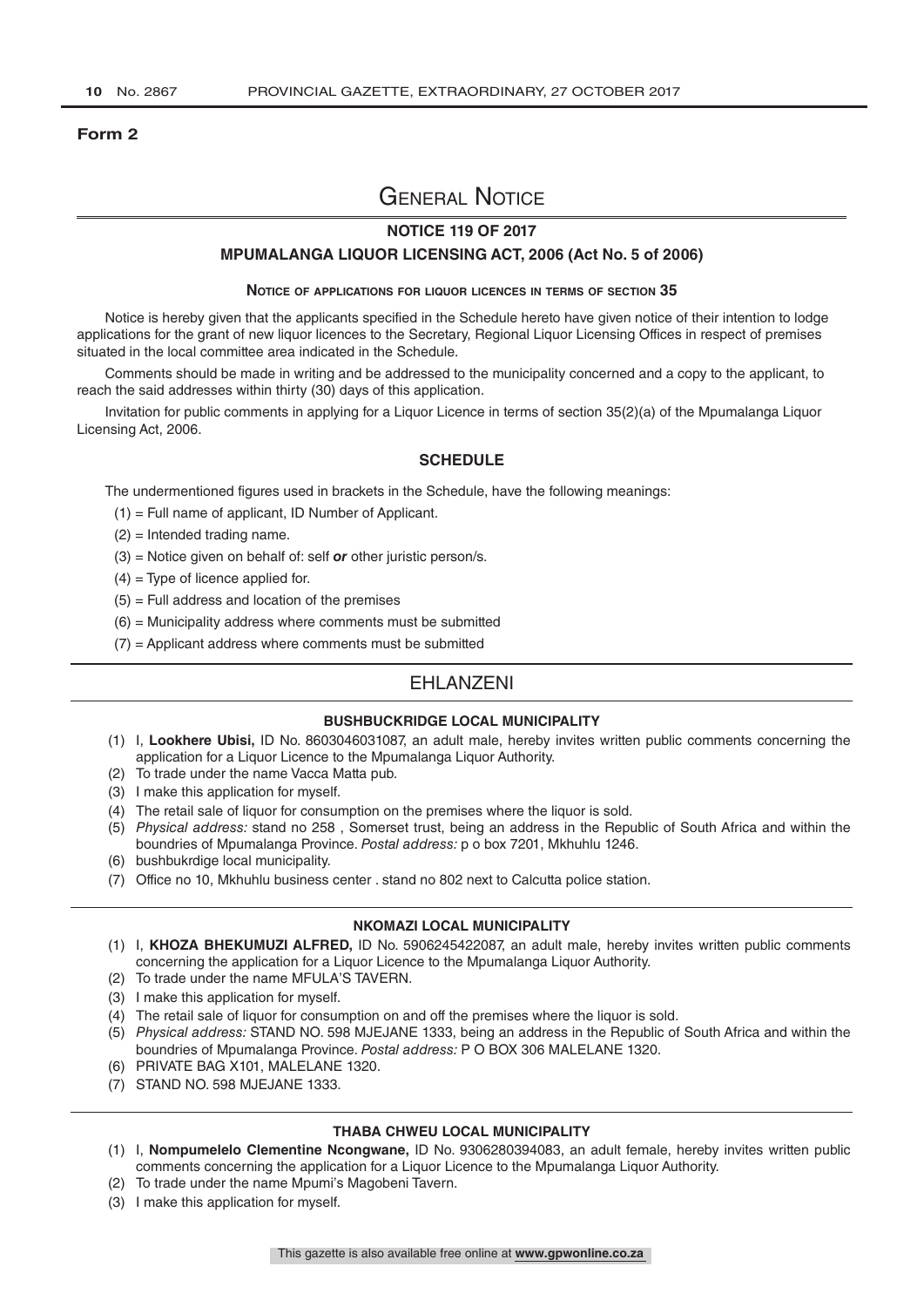- (4) The retail sale of liquor for consumption on the premises where the liquor is sold.
- (5) *Physical address:* 3497 zwelakhe street, extension 21, being an address in the Republic of South Africa and within the boundries of Mpumalanga Province. *Postal address:* p.o box4871, lydenburg, 1120.
- (6) p.o box 61, lydenburg 1120, mpumalanga.
- (7) 3497 zwelakhe street, extension 21, p .o box 4871, lydenburg 1120.

#### **NKOMAZI LOCAL MUNICIPALITY**

- (1) I, **GALITOS MALALANE (PTY) LTD,** ID No. 2017/412362/07, an adult male, hereby invites written public comments concerning the application for a Liquor Licence to the Mpumalanga Liquor Authority.
- (2) To trade under the name GALITOS.
- (3) I make this application for myself.
- (4) The retail sale of liquor for consumption on the premises where the liquor is sold.
- (5) *Physical address:* INKWAZI SHOPPING CENTRE SHOP 10C, AIR STREET MALALANE 1320, being an address in the Republic of South Africa and within the boundries of Mpumalanga Province. *Postal address:* P O BOX 18384 NELSPRUIT 1200.
- (6) PRIVATE BAG X 101 MALELANE 1320.
- (7) INKWAZI SHOPPING CENTRE SHOP 10C AIR STREET MALALANE 1320.

#### **BUSHBUCKRIDGE LOCAL MUNICIPALITY**

- (1) I, **LEON SLOTOW,** ID No. 5205165095084, an adult male, hereby invites written public comments concerning the application for a Liquor Licence to the Mpumalanga Liquor Authority.
- (2) To trade under the name ELEPHANT POINT.
- (3) I make this application on behalf of the juristic person: ELEPHANT CORPORATION HOLDINGS (PROPRIETARY) LIMITED. (Reg No. 2004/016684/07).
- (4) The retail sale of liquor for consumption on the premises where the liquor is sold.
- (5) *Physical address:* Viewing Deck and Boma Complex, Elephant Point, Road R536 (Paul Kruger Road), Belfast, Bushbuckridge, being Portion 10 of the Farm Belfast 296, Bushbuckridge, Province of Mpumalanga, being an address in the Republic of South Africa and within the boundries of Mpumalanga Province. *Postal address:* C/o Leon Slotow Attorney, P O Box 92345, Norwood, 2117.
- (6) R533 Graskop Road, Bushbuckridge.
- (7) C/o Leon Slotow Attorney, P O Box 92345, Norwood, 2117 E-mail: info@slotow.co.za.

#### **BUSHBUCKRIDGE LOCAL MUNICIPALITY**

- (1) I, **LEON SLOTOW,** ID No. 5205165095084, an adult male, hereby invites written public comments concerning the application for a Liquor Licence to the Mpumalanga Liquor Authority.
- (2) To trade under the name ELEPHANT POINT.
- (3) I make this application on behalf of the juristic person: THE ELEPHANT CORPORATION (PROPRIETARY) LIMITED. (Reg No. 2000/018092/07).
- (4) The retail sale of liquor for consumption on the premises where the liquor is sold.
- (5) *Physical address:* Viewing Deck and Boma Complex, Elephant Point, Road R536 (Paul Kruger Road), Belfast, Bushbuckridge, being Portion 10 of the Farm Belfast 296, Bushbuckridge, Province of Mpumalanga, being an address in the Republic of South Africa and within the boundries of Mpumalanga Province. *Postal address:* C/o Leon Slotow Attorney, P O Box 92345, Norwood, 2117.
- (6) R533 Graskop Road, Bushbuckridge.
- (7) C/o Leon Slotow Attorney, P O Box 92345, Norwood, 2117 E-mail: info@slotow.co.za.

## **BUSHBUCKRIDGE LOCAL MUNICIPALITY**

- (1) I, **Christiaan Oelofse,** ID No. 580807 5013 087, an adult male, hereby invites written public comments concerning the application for a Liquor Licence to the Mpumalanga Liquor Authority.
- (2) To trade under the name Shoprite LiquorShop (Thula Mall 2).
- (3) I make this application on behalf of the juristic person: Shoprite Checkers (Pty) Limited. (Reg No. 1929/001817/07).
- (4) The retail sale of liquor for consumption off the premises where the liquor is sold.
- (5) *Physical address:* Shop 29,Thula Mall Shopping Centre, Acorn Road, Being Erven 64 100 (Consolidated Erf 1137), Thulamahashe B, Bushbuckridge, being an address in the Republic of South Africa and within the boundries of Mpumalanga Province. *Postal address:* C/o P O Box 2177, Alberton, 1450.
- (6) Opposite Mapulaneng DLTC, Bushbuckridge, 1280.
- (7) C/o P O Box 2177, Alberton, 1450 / chris@liqlaw.co.za.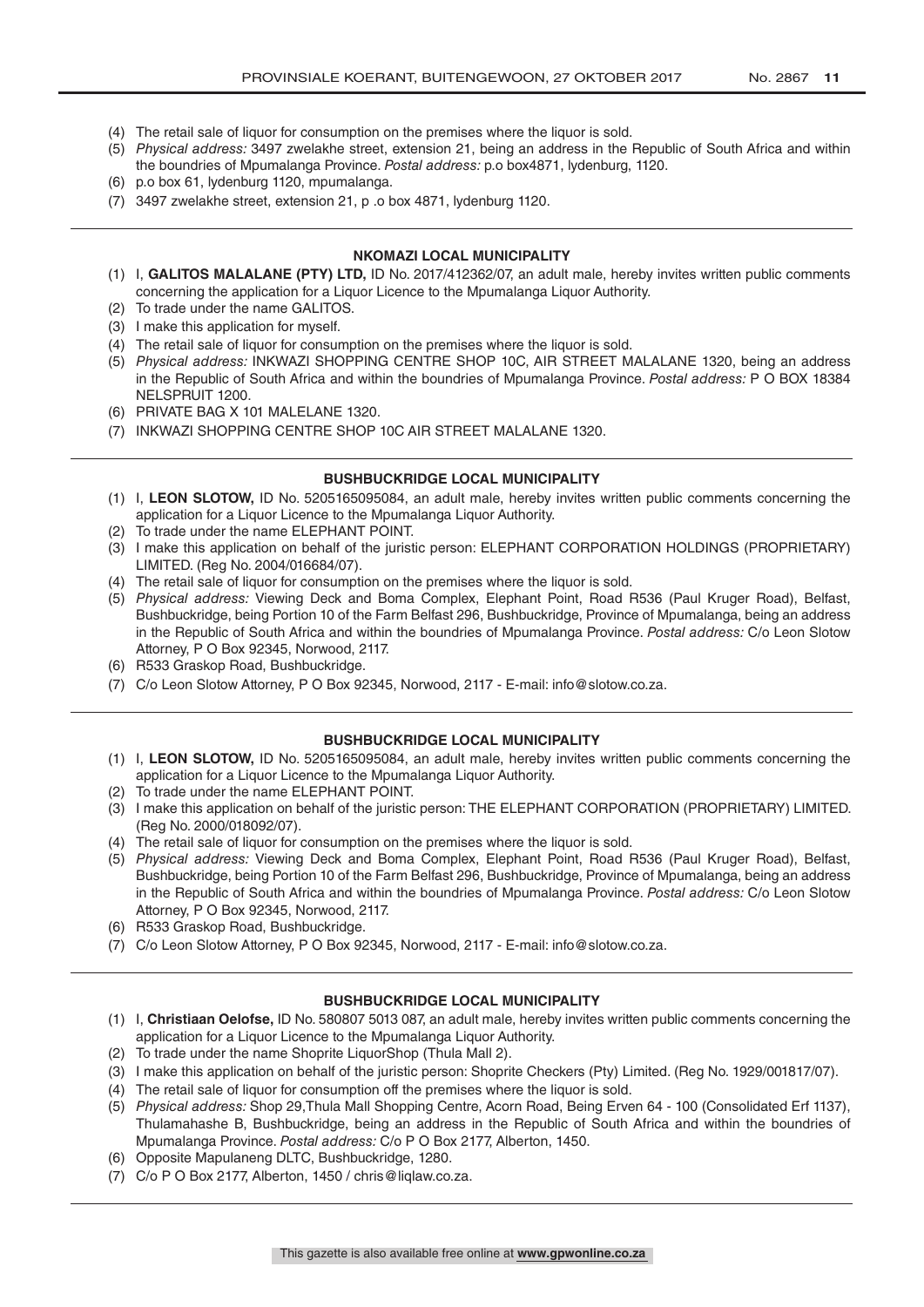#### **MBOMBELA LOCAL MUNICIPALITY**

- (1) I, **Rozel Erasmus,** ID No. 720203 0025 089, an adult female, hereby invites written public comments concerning the application for a Liquor Licence to the Mpumalanga Liquor Authority.
- (2) To trade under the name Hobo's Cafe Nelspruit.
- (3) I make this application on behalf of the juristic person: Hobo's Cafe Nelspruit (Pty) Ltd. (Reg No. 2017/162644/07).
- (4) The retail sale of liquor for consumption on the premises where the liquor is sold.
- (5) *Physical address:* CNR N4 Highway & Ou Kaapschehoop Road, Courtside Centre, Portion 56 of the Farm Besters Last 311, Nelspruit, Mpumalanga, 1201, being an address in the Republic of South Africa and within the boundries of Mpumalanga Province. *Postal address:* Suite MW 465, Private Bag X1838, Middelburg, 1050.
- (6) 1 Nel Street, Mbombela, Mpumalanga, 1200; P.O. Box 45, Mbombela, Mpumalanga, 1200.
- (7) 34 Louws Creek Street, Aerorand, Middelburg Mpumalanga,1050.

## **BUSHBUCKRIDGE LOCAL MUNICIPALITY**

- (1) I, **NELISIWE NDLOVU,** ID No. 8209270864084, an adult male, hereby invites written public comments concerning the application for a Liquor Licence to the Mpumalanga Liquor Authority.
- (2) To trade under the name THE GRILL & COFFEE EATING HOUSE.
- (3) I make this application for myself.
- (4) The retail sale of liquor for consumption on the premises where the liquor is sold.
- (5) *Physical address:* 294/4 MAVILJAN, COLLEGE VIEW, BUSHBUCKRIDGE, being an address in the Republic of South Africa and within the boundries of Mpumalanga Province. *Postal address:* 294/4 MAVILJAN, COLLEGE VIEW, BUSHBUCKRIDGE.
- (6) Bushbuckridge Local Municipality, Private Bag X9308, Bushbuckridge, 1280.
- (7) 294/4 MAVILJAN, COLLEGE VIEW, BUSHBUCKRIDGE.

## **BUSHBUCKRIDGE LOCAL MUNICIPALITY**

- (1) I, **KOMANE TSHEPO KOMBE,** ID No. 8807126246081, an adult male, hereby invites written public comments concerning the application for a Liquor Licence to the Mpumalanga Liquor Authority.
- (2) To trade under the name KOMBE TSHEPO'S EATING HOUSE.
- (3) I make this application for myself.
- (4) The retail sale of liquor for consumption on the premises where the liquor is sold.
- (5) *Physical address:* 70041 BUFFELSHOEK, being an address in the Republic of South Africa and within the boundries of Mpumalanga Province. *Postal address:* 70041 BUFFELSHOEK.
- (6) Bushbuckridge Local Municipality, Private Bag X9308, Bushbuckridge, 1280.
- (7) 70041 BUFFELSHOEK.

#### **BUSHBUCKRIDGE LOCAL MUNICIPALITY**

- (1) I, **EVIDENCE VULANI NKUNA,** ID No. 8603085819087, an adult male, hereby invites written public comments concerning the application for a Liquor Licence to the Mpumalanga Liquor Authority.
- (2) To trade under the name KHETSEKILE TAVERN.
- (3) I make this application for myself.
- (4) The retail sale of liquor for consumption on the premises where the liquor is sold.
- (5) *Physical address:* 08 MKHUHLU UNIT F, being an address in the Republic of South Africa and within the boundries of Mpumalanga Province. *Postal address:* 08 MKHUHLU UNIT F.
- (6) Bushbuckridge Local Municipality, Private Bag X9308, Bushbuckridge, 1280.
- (7) 08 MKHUHLU UNIT F.

## GERT SIBANDE

#### **LEKWA LOCAL MUNICIPALITY**

- (1) I, **THEMBA ARRON LUBISI,** ID No. 5408115531089, an adult male, hereby invites written public comments concerning the application for a Liquor Licence to the Mpumalanga Liquor Authority.
- (2) To trade under the name THEMBA BOTTLE STORE.
- (3) I make this application for myself.
- (4) The retail sale of liquor for consumption off the premises where the liquor is sold.
- (5) *Physical address:* 376 JABULA STREET, THUTHUKANI, 2434, being an address in the Republic of South Africa and within the boundries of Mpumalanga Province. *Postal address:* P O BOX 133, THUTHUKANI, 2434.
- (6) CNR MBONANI MAYISELA & DR BEYERS NAUDE STREET, STANDERTON.
- (7) 376 JABULA STREET, THUTHUKANI, 2434.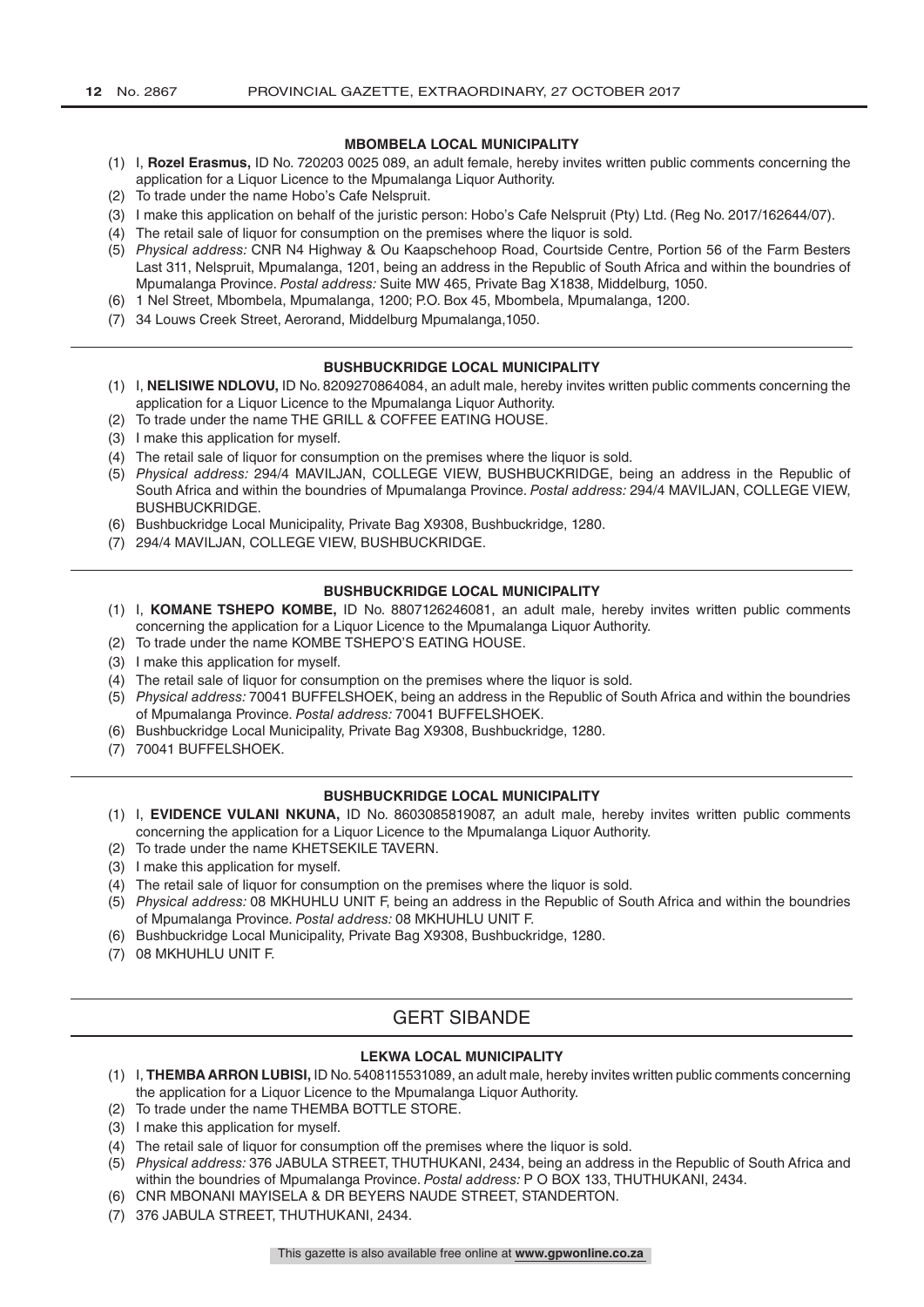## NKANGALA

## **DR JS MOROKA LOCAL MUNICIPALITY**

- (1) I, **William Masonganye,** ID No. 7312095259083, an adult male, hereby invites written public comments concerning the application for a Liquor Licence to the Mpumalanga Liquor Authority.
- (2) To trade under the name Nyora's Lounge.
- (3) I make this application for myself.
- (4) The retail sale of liquor for consumption on the premises where the liquor is sold.
- (5) *Physical address:* Stand no 396 Allemansdrift C, being an address in the Republic of South Africa and within the boundries of Mpumalanga Province. *Postal address:* P O Box 461 Mbibane 0449.
- (6) 2601/3 Bongimfundo Street, Siyabuswa.
- (7) Stand no 396 Allemansdrift C

P O Box 461 Mbibane 0449.

## **EMALAHLENI LOCAL MUNICIPALITY**

- (1) I, **Happy Felicia Lukhele,** ID No. 9112191106081, an adult female, hereby invites written public comments concerning the application for a Liquor Licence to the Mpumalanga Liquor Authority.
- (2) To trade under the name Quench House.
- (3) I make this application for myself.
- (4) The retail sale of liquor for consumption on and off the premises where the liquor is sold.
- (5) *Physical address:* Stand 280, Portion 4, 20 Rhodes Street, Emalahleni, being an address in the Republic of South Africa and within the boundries of Mpumalanga Province. *Postal address:* 20 Rhodes Street, Emalahleni.
- (6) P O Box 3, Witbank, 1035.
- (7) P O Box 15, Witbank, 1035.

## **EMALAHLENI LOCAL MUNICIPALITY**

- (1) I, **Annelie Susanna Maria Jordaan,** ID No. 8009110025080, an adult female, hereby invites written public comments concerning the application for a Liquor Licence to the Mpumalanga Liquor Authority.
- (2) To trade under the name Tafiki Night Club (Pty) Ltd.
- (3) I make this application on behalf of the juristic person: Tafiti Night Club. (Reg No. 2017/258904/07).
- (4) The retail sale of liquor for consumption on and off the premises where the liquor is sold.
- (5) *Physical address:* Erf 1629/1, Shop 210, Green Point Centre, c/o Fanie & Ryan Streets, Klipfontein, eMalahleni, being an address in the Republic of South Africa and within the boundries of Mpumalanga Province. *Postal address:* 40 Van Rensburg Avenue, Extension 4, Witbank, Mpumalanga.
- (6) P O Box 3, Witbank, 1035.
- (7) P O Box 15, Witbank, 1035.

## **STEVE TSHWETE LOCAL MUNICIPALITY**

- (1) I, **Leon Ferdinand Botha,** ID No. 750226 5172 088, an adult male, hereby invites written public comments concerning the application for a Liquor Licence to the Mpumalanga Liquor Authority.
- (2) To trade under the name Pavilion Sports Venue.
- (3) I make this application for myself.
- (4) The retail sale of liquor in terms of a special liquor license for consumption on and off the premises where the liquor is sold.
- (5) *Physical address:* Lillian Ngoyi Street, Kees Taljaard Stadion, Kanonkop, Middelburg, Mpumalanga, 1050, being an address in the Republic of South Africa and within the boundries of Mpumalanga Province. *Postal address:* Suite MW 465, Private Bag X1838, Middelburg, 1050.
- (6) CNR Walter Sisulu & Wonderers Avenue, Middelburg, Mpumalanga, 1050.
- (7) 34 Louws Creek Street, Aerorand, Middelburg Mpumalanga,1050.

## **STEVE TSHWETE LOCAL MUNICIPALITY**

- (1) I, **Philip Heyns,** ID No. 690526 5037 089, an adult male, hereby invites written public comments concerning the application for a Liquor Licence to the Mpumalanga Liquor Authority.
- (2) To trade under the name Riverside Estate.
- (3) I make this application on behalf of the juristic person: Riandry CC. (Reg No. 1999/071345/23).
- (4) The retail sale of liquor in terms of a special liquor license for consumption on and off the premises where the liquor is sold.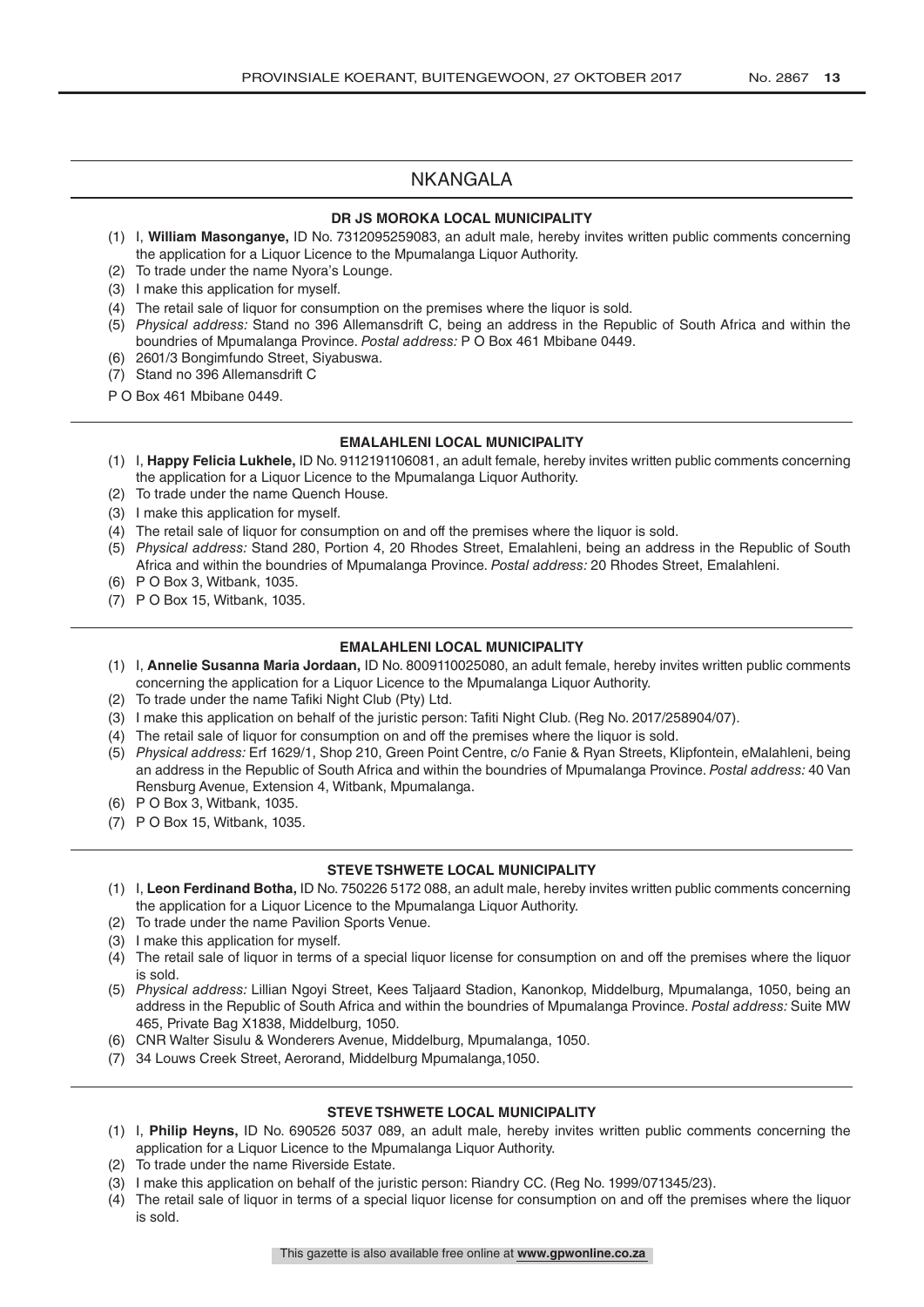- (5) *Physical address:* Farm Rondebosch 403, Portion 47, Middelburg, Mpumalanga, 1050, being an address in the Republic of South Africa and within the boundries of Mpumalanga Province. *Postal address:* Suite MW 465, Private Bag X1838, Middelburg, 1050.
- (6) CNR Walter Sisulu & Wonderers Avenue, Middelburg, Mpumalanga, 1050,
- P.O. Box 14, Middelburg, Mpumalanga, 1050.
- (7) 34 Louws Creek Street, Aerorand, Middelburg, Mpumalanga,1050.

#### **STEVE TSHWETE LOCAL MUNICIPALITY**

- (1) I, **DUMISANE LUCAS MATHIBELA,** ID No. 7910295327087, an adult male, hereby invites written public comments concerning the application for a Liquor Licence to the Mpumalanga Liquor Authority.
- (2) To trade under the name DUKUZA PUB.
- (3) I make this application for myself.
- (4) The retail sale of liquor in terms of a special liquor license in respect of a specified event.
- (5) *Physical address:* 2627 MNISI STREET, THEMBA SENAMELA STADIUM, MHLUZI, 1053, being an address in the Republic of South Africa and within the boundries of Mpumalanga Province. *Postal address:* P. O. BOX 2940, MIDDELBURG, 1050.
- (6) P. O. BOX 14, MIDDELBURG, 1050.
- (7) P. O. BOX 2940, MIDDELBURG, 1050.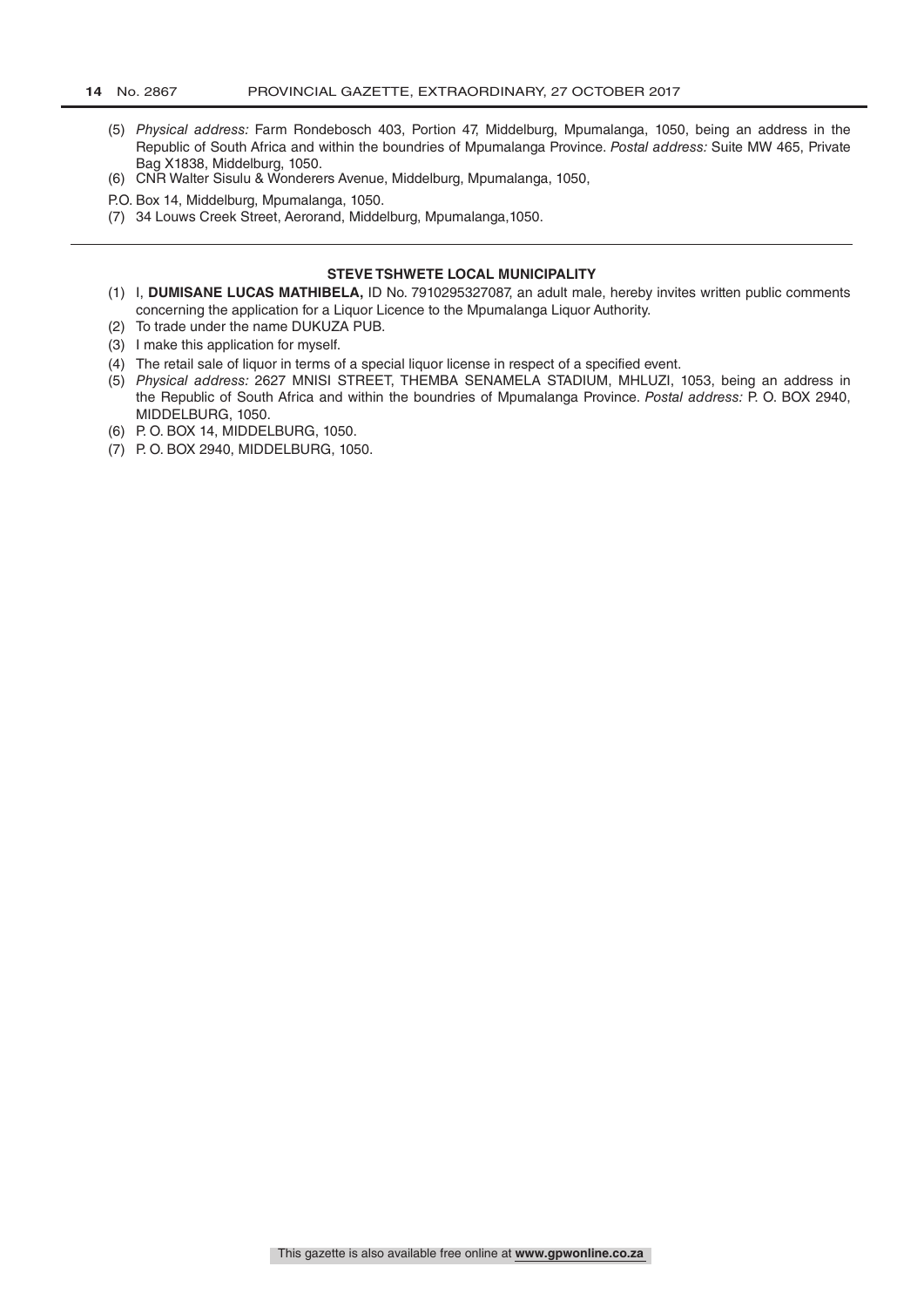## **Form 10**

## General Notice

## **NOTICE 120 OF 2017**

## **MPUMALANGA LIQUOR LICENSING ACT, 2006 (Act No. 5 of 2006)**

#### **Notice of applications for transfer of liquor licences in terms of section 43**

Notice is hereby given that the applicants specified in the Schedule hereto have given notice of their intention to lodge applications for the transfer of existing liquor licences to the Secretary, Regional Liquor Licensing Offices in respect of premises situated in the local committee area indicated in the Schedule.

Comments should be made in writing and be addressed to the municipality concerned and a copy to the applicant, to reach the said addresses within thirty (30) days of this publication.

Invitation for public comments in respect of a Liquor Licence in terms of section 43 of the Mpumalanga Liquor Licensing Act, 2006.

## **SCHEDULE**

The undermentioned figures used in brackets in the Schedule, have the following meanings:

- (1) = Full name of applicant, ID Number of Applicant.
- (2) = Existing liquor licence number to be transfered.
- $(3)$  = Intended trading name.
- (4) = Notice given on behalf of: self *or* other juristic person/s.
- $(5)$  = Type of licence applied for.
- $(6)$  = Full address and location of the premises
- $(7)$  = Municipality address where comments must be submitted
- $(8)$  = Applicant address where comments must be submitted

## EHLANZENI

## **BUSHBUCKRIDGE LOCAL MUNICIPALITY**

- (1) I, **De Wet Groenewald,** ID No. 8208285138088, an adult male, hereby invites written public comments concerning the application for transfer of an existing Liquor Licence to the Mpumalanga Liquor Authority.
- (2) Liquor Licence Number MPU/024119.
- (3) Trading under the name Leadwood.
- (4) I make this application on behalf of the juristic person: Maitocean 04 (Pty) Ltd. (Reg No. 2012/192868/07).
- (5) The retail sale of liquor for consumption on the premises where the liquor is sold.
- (6) *Physical address:* Portion 142 of the remaining extent of the farm Exeter 264 KU, Sabi Sand Game Reserve, being an address in the Republic of South Africa and within the boundries of Mpumalanga Province. *Postal address:* P O Box 2894, White River, 1240.
- (7) R533 Graskop Road, Opposite Mpumalanga Driving Licensing Testing Centre, Bushbuckridge, 1280.
- (8) P O Box 2894, White River, 1240.

#### **BUSHBUCKRIDGE LOCAL MUNICIPALITY**

- (1) I, **De Wet Groenewald,** ID No. 8208285138088, an adult male, hereby invites written public comments concerning the application for transfer of an existing Liquor Licence to the Mpumalanga Liquor Authority.
- (2) Liquor Licence Number MPU/022607.
- (3) Trading under the name Exeter Game Lodge.
- (4) I make this application on behalf of the juristic person: Maitocean 04 (Pty) Ltd. (Reg No. 2012/192868/07).
- (5) The retail sale of liquor for consumption on the premises where the liquor is sold.
- (6) *Physical address:* Portion 142 of the remaining extent of the farm Exeter 264 KU, Sabi Sand Game Reserve, being an address in the Republic of South Africa and within the boundries of Mpumalanga Province. *Postal address:* P O Box 2894, White River, 1240.
- (7) R533 Graskop Road, Opposite Mpumalanga Driving Licensing Testing Centre, Bushbuckridge, 1280.
- (8) P O Box 2894, White River, 1240.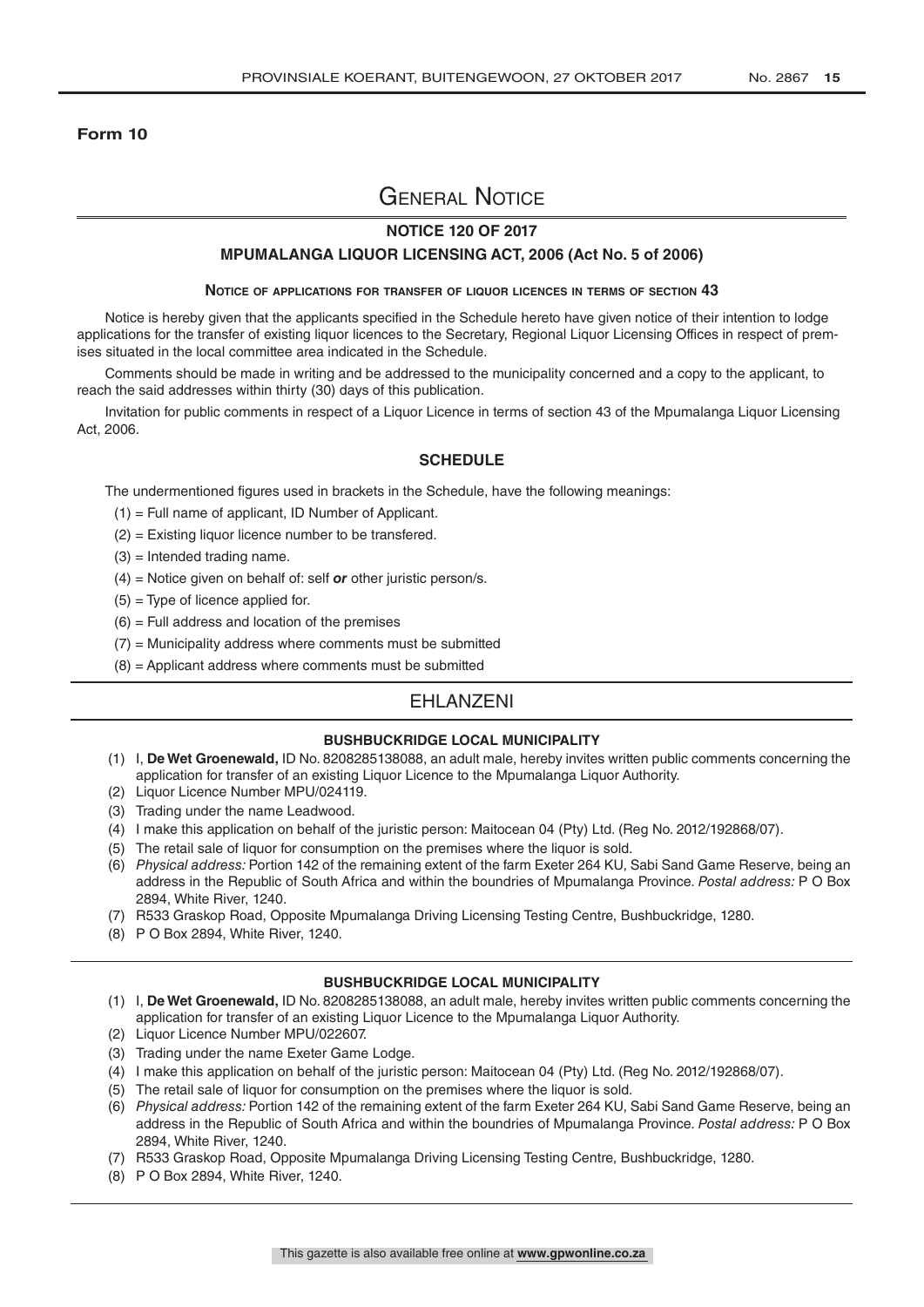## **MBOMBELA LOCAL MUNICIPALITY**

- (1) I, **BHEKI JERRY MNCINA,** ID No. 7807285437084, an adult male, hereby invites written public comments concerning the application for transfer of an existing Liquor Licence to the Mpumalanga Liquor Authority.
- (2) Liquor Licence Number MPU-021969.
- (3) Trading under the name AFTER DARK BAR LOUNGE.
- (4) I make this application for myself.
- (5) The retail sale of liquor for consumption on the premises where the liquor is sold.
- (6) *Physical address:* STAND NO. 1555, MATSULU 'B', 1203, being an address in the Republic of South Africa and within the boundries of Mpumalanga Province. *Postal address:* P O BOX 121, KAAPMUIDEN, 1295.
- (7) P O BOX 45, MBOMBELA, 1200.
- (8) STAND NO. 2919, MATSULU 'C', 1203.

## **NKANGALA**

## **VICTOR KHANYE LOCAL MUNICIPALITY**

- (1) I, **JOHANNES JACOBUS OOSTHUIZEN,** ID No. 6509055159085, an adult male, hereby invites written public comments concerning the application for transfer of an existing Liquor Licence to the Mpumalanga Liquor Authority.
- (2) Liquor Licence Number MPU/0022275.
- (3) Trading under the name ALPHA LIQUOR STORE.
- (4) I make this application on behalf of the juristic person: ALPHA BESIGHEIDS SENTRUM (PTY) LTD. (Reg No. 2014/258066/07).
- (5) The retail sale of liquor for consumption off the premises where the liquor is sold.
- (6) *Physical address:* STAND NO 700, DIE LAAN, ELOFF, being an address in the Republic of South Africa and within the boundries of Mpumalanga Province. *Postal address:* P O BOX 1, DELMAS.
- (7) CNR SAMEUL & VANDER WALT STREETS, DELMAS.
- (8) P O BOX 1, DELMAS.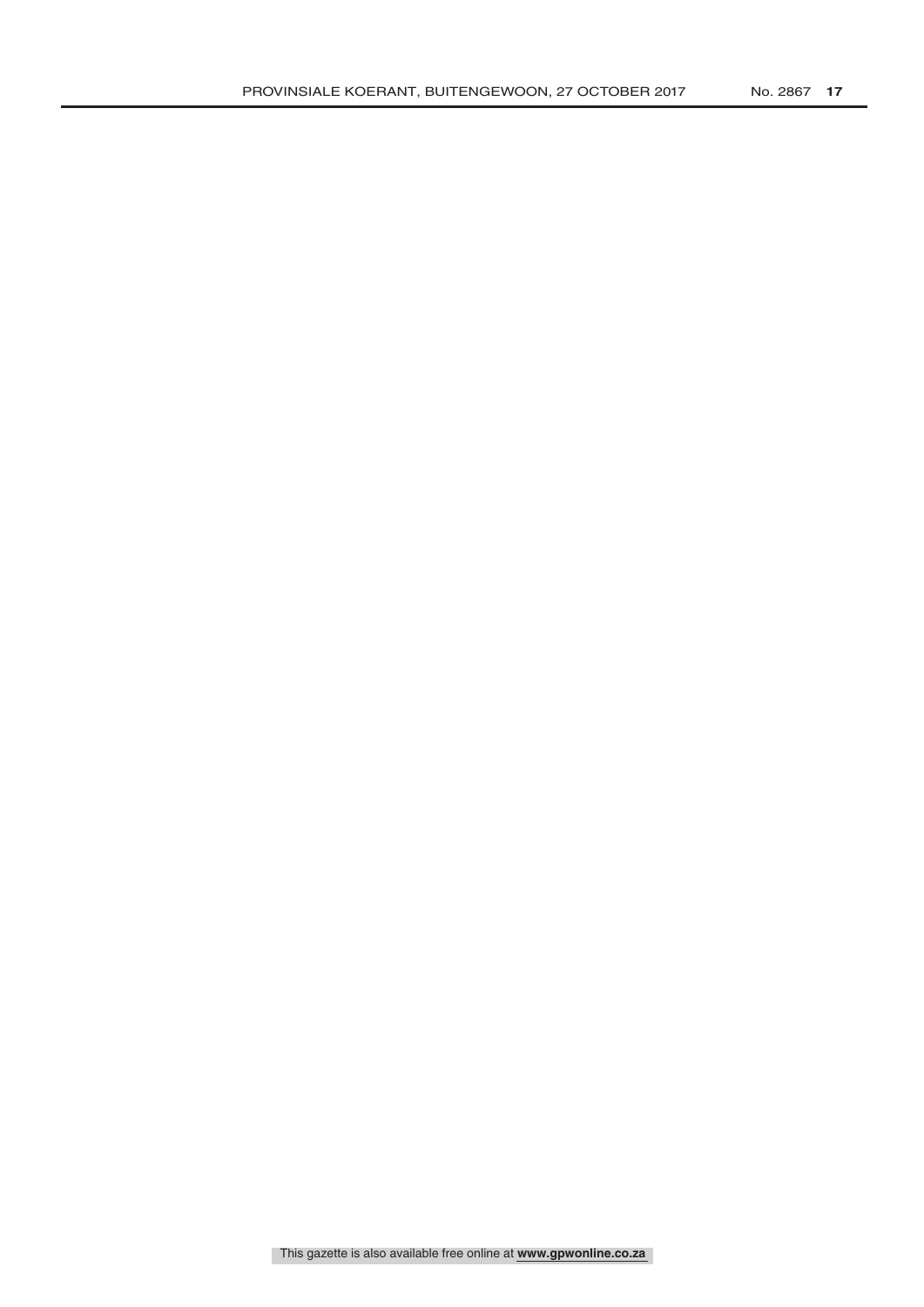This gazette is also available free online at **www.gpwonline.co.za**